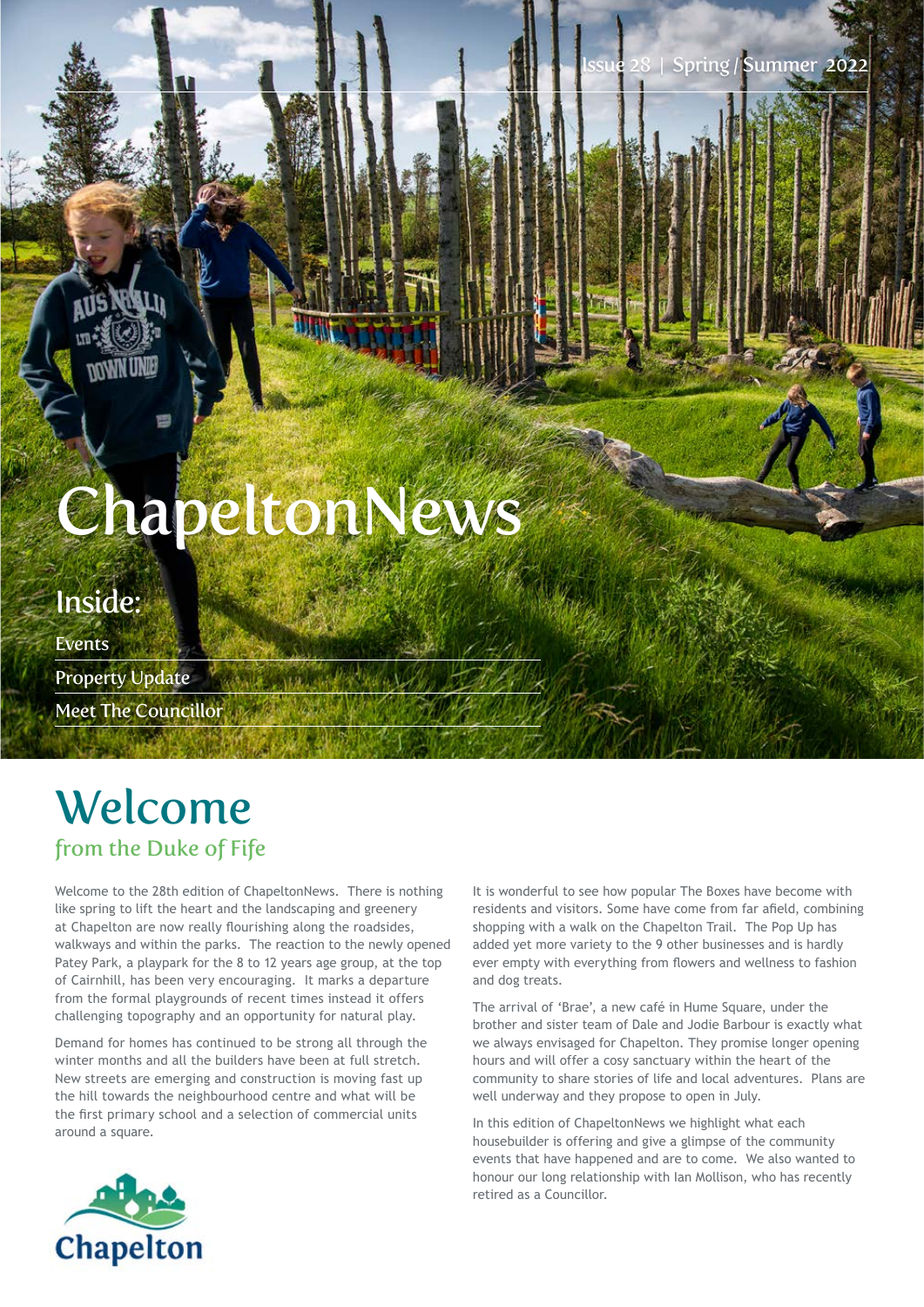## Events



#### The programme of events continues to grow, and families have already enjoyed the following.

#### Cinema Night

Chapelton's frst cinema night took place in February at Slate & Grain within Brio Retirement Living. Fits The Scoop provided the interval snacks and families enjoyed a relaxed screening of The Lion King.

#### Easter Fun Day

An Easter Fun Day got the Spring events calendar off to a great start with local children hunting for eggs that were hidden around the town before returning to The Hut to collect their chocolate prize, kindly sponsored by Places for People. Face painting, a hook a duck game and easter egg painting followed, with help from Chapelton residents as well as St Ternan's and Maryculter Trinity churches.

#### Spring Farmers' Market

Our best attended market to date was a big hit with residents and visitors alike. Over 30 local stallholders arrived in the town, selling everything from fresh meat and fish to bread, cakes and dog treats! Next farmers' market – Sunday 24th July, 11am – 2:30pm at Burgess Park.







### Upcoming Events

**Chapelton of Elsick 10K** Sunday 17th July Enter at https://runchapelton.co.uk

#### **Kids Fun Runs:**

At 10am there will be a 100m toddler dash for under 5s and a 1km race for primary school children, organised by Friends of Newtonhill (FON). Each child will receive a bespoke medal, sponsored by Brio Retirement Living. For more information and pre-registration (preferred) email ChapeltonFONRun@gmail.com. Kids activities at Liddell Park too.

**Chapelton Scarecrow Festival** 1st- 31st August with the theme Heroes and Villains.

**Chapelton Gala and Comedy Night** Saturday 20th August

**Chapelton Bike Ride** Sunday 11th September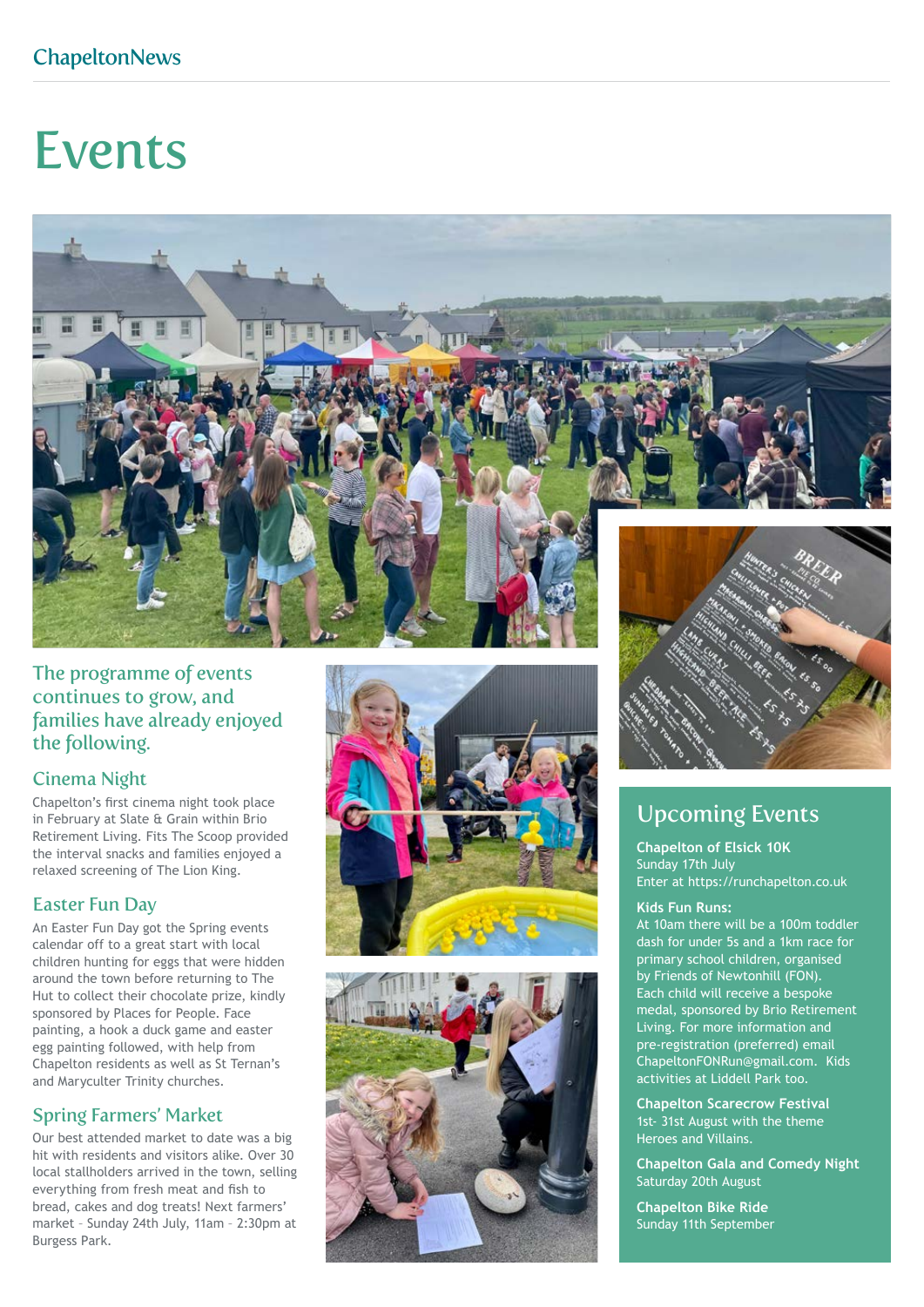## Property Update



#### AJC Homes

**AJC** are completing Wolrige Gardens with just a handful of 2 and 3 bed homes remaining. Permission has been granted and preliminary work has begun on Benton Crescent where a selection of larger homes will be built. Between the two sites all house sizes will be on offer and AJC will move westwards with their construction and to homes offering wonderful views.

#### Brio Retirement

**Brio** has a series of Open weekends in June.

#### Places for People

Places for People has begun work on its next phase of 2-, 3- and 4-bedroom homes, which features a mixture of terraced, semidetached and detached homes complemented by retail and office units around a new neighbourhood square. A range of tenure options is allowing a broad mix of customers to make this unique community their home

**Clockwise from left:** Places for People build out Quarryline Street, Indicative CGI for Snowdrop's Brooke Lane, Last homes under construction by AJC Homes at Wolrige Gardens

#### Snowdrop Developments

**Snowdrop** have nearly fnished building their homes on the outskirts at the entrance to Chapelton and have just received planning permission to start on new house types at Brook Lane just below the playpark. Planning permission is in for many larger homes to the extreme south of the site on what will be called Greenheads and their showhome will shortly be opening at Chapelton's entrance.

#### Stephen

**Stephen** are well on their way to completing their homes in Murray Street and there are just a handful left along with one cottage down at Farquharson street.

## Having your say

You can fnd the latest news and share your views on Chapelton via our Facebook page and website: **www.chapeltonnewtown.co.uk**

www.facebook.com/chapeltonofelsick **and Constructed Construction** @chapeltonlife

Please email **info@chapeltonnewtown.co.uk** if you would like to receive a quarterly digital copy of ChapeltonNews.